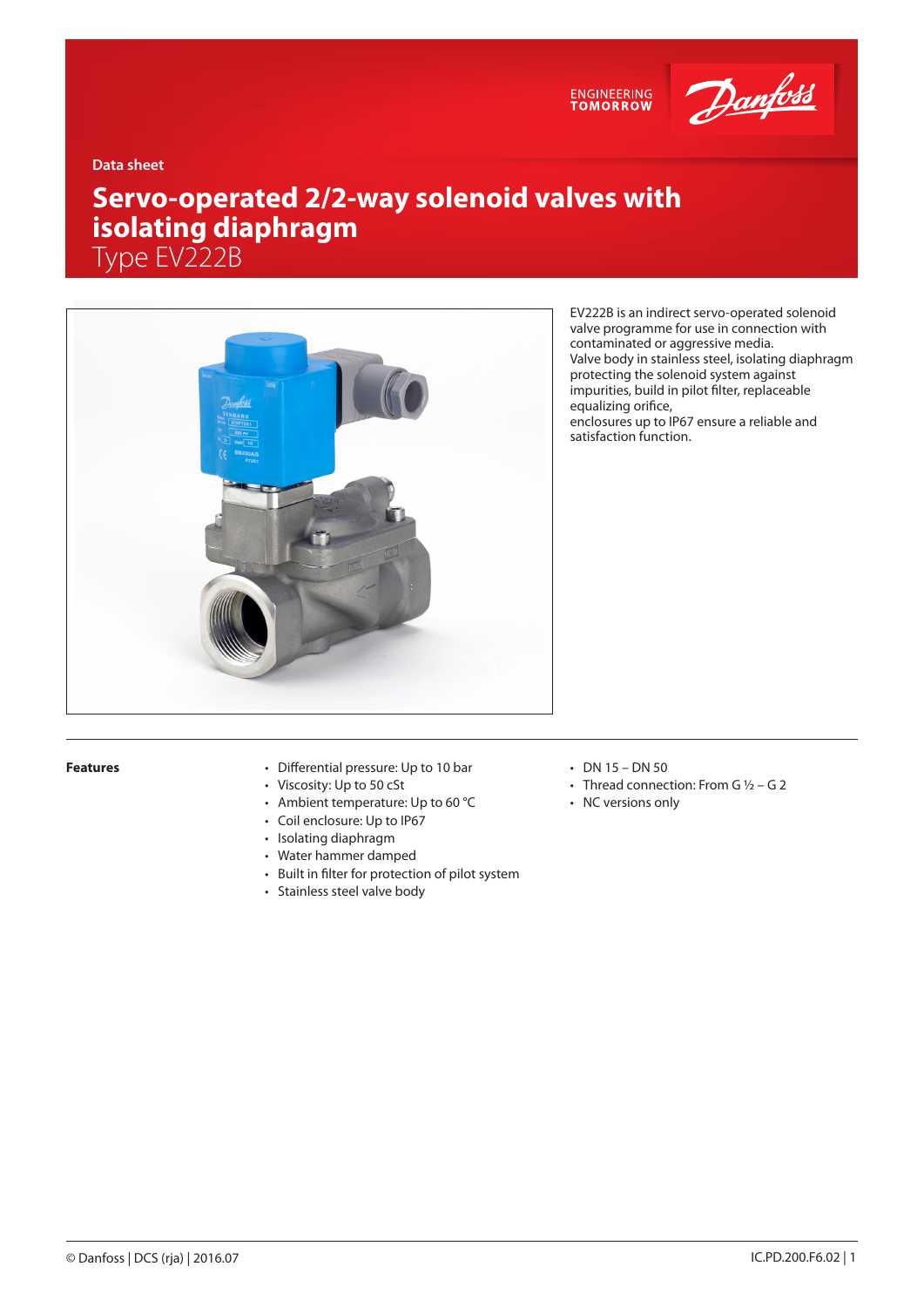

#### **Stainless steel valve body, NC**



| Connection<br>ISO 228/1 | Seal<br>material | Orifice<br>size<br>[mm] | $K_v$ - value<br>$\left[\text{m}^3/\text{h}\right]$ | <b>Differential pressure</b><br>min. to max. [bar] | Media temperature<br>min. to max. $[^{\circ}C]$ | Code number |
|-------------------------|------------------|-------------------------|-----------------------------------------------------|----------------------------------------------------|-------------------------------------------------|-------------|
| $G\frac{1}{2}$          | FKM <sup>1</sup> | 15                      | 4                                                   | $0.3 - 10$                                         | $0 - 50$                                        | 032U8526    |
| $G_3/4$                 | FKM <sup>1</sup> | 20                      | 8                                                   | $0.3 - 10$                                         | $0 - 50$                                        | 032U8527    |
| G <sub>1</sub>          | FKM <sup>1</sup> | 25                      | 11                                                  | $0.3 - 10$                                         | $0 - 50$                                        | 032U8528    |
| $G1\%$                  | FKM <sup>1</sup> | 32                      | 18                                                  | $0.3 - 10$                                         | $0 - 50$                                        | 032U8529    |
| $G1\%$                  | FKM <sup>1</sup> | 40                      | 24                                                  | $0.3 - 10$                                         | $0 - 50$                                        | 032U8530    |
| G <sub>2</sub>          | FKM <sup>1</sup> | 50                      | 40                                                  | $0.3 - 10$                                         | $0 - 50$                                        | 032U8531    |

1 ) Suitable for oil and air.

| Technical data | <b>Main type</b>                               | EV222B 15 | <b>EV222B 20</b> | EV222B 25 | EV222B 32 | EV222B 40                               | <b>EV222B 50</b> |
|----------------|------------------------------------------------|-----------|------------------|-----------|-----------|-----------------------------------------|------------------|
|                | Time to open $\lceil ms \rceil$ <sup>1</sup> ) | 40        | 40               | 300       | 000       | 500                                     | 5000             |
|                | Time to close [ms] 1)                          | 350       | 1000             | 1000      | 2500      | 4000                                    | 10000            |
|                |                                                |           |                  |           |           | the property of the control of the con- |                  |

1 )The times are indicative and apply to water. The exact times will depend on the pressure conditions. Closing times can be changed by replacement of the equalizing orifice.

| Type                | <b>FV222B</b>                                            |                 |                         |  |  |
|---------------------|----------------------------------------------------------|-----------------|-------------------------|--|--|
| Installation        | Vertical solenoid system is recommended.                 |                 |                         |  |  |
| Nominal pressure    | <b>PN10</b>                                              |                 |                         |  |  |
| Max. test pressure  | 16 bar                                                   |                 |                         |  |  |
| Ambient temperature | Max. 60 °C (depending on coil type, see coil data sheet) |                 |                         |  |  |
| Viscosity           | Max. 50 cSt                                              |                 |                         |  |  |
| <b>Materials</b>    | Valve body:                                              | Stainless steel | W.no. 1.4581 / AISI 318 |  |  |
|                     | Flange for isolationg diaphragm:                         | Stainless steel | W.no. 1.4581 / AISI 318 |  |  |
|                     | Diaphragm plate:                                         | Stainless steel | W.no. 1.4581 / AISI 318 |  |  |
|                     | Isolationg diaphragm:                                    | <b>FKM</b>      |                         |  |  |
|                     | Main diaphragm:                                          | <b>FKM</b>      |                         |  |  |
|                     | O-rings:                                                 | <b>FKM</b>      |                         |  |  |
|                     | Close spring:                                            | Stainless steel | W.no. 1.4310 / AISI 301 |  |  |
|                     | Fluid above isolationg<br>diaphragm:                     | Silicone oil    |                         |  |  |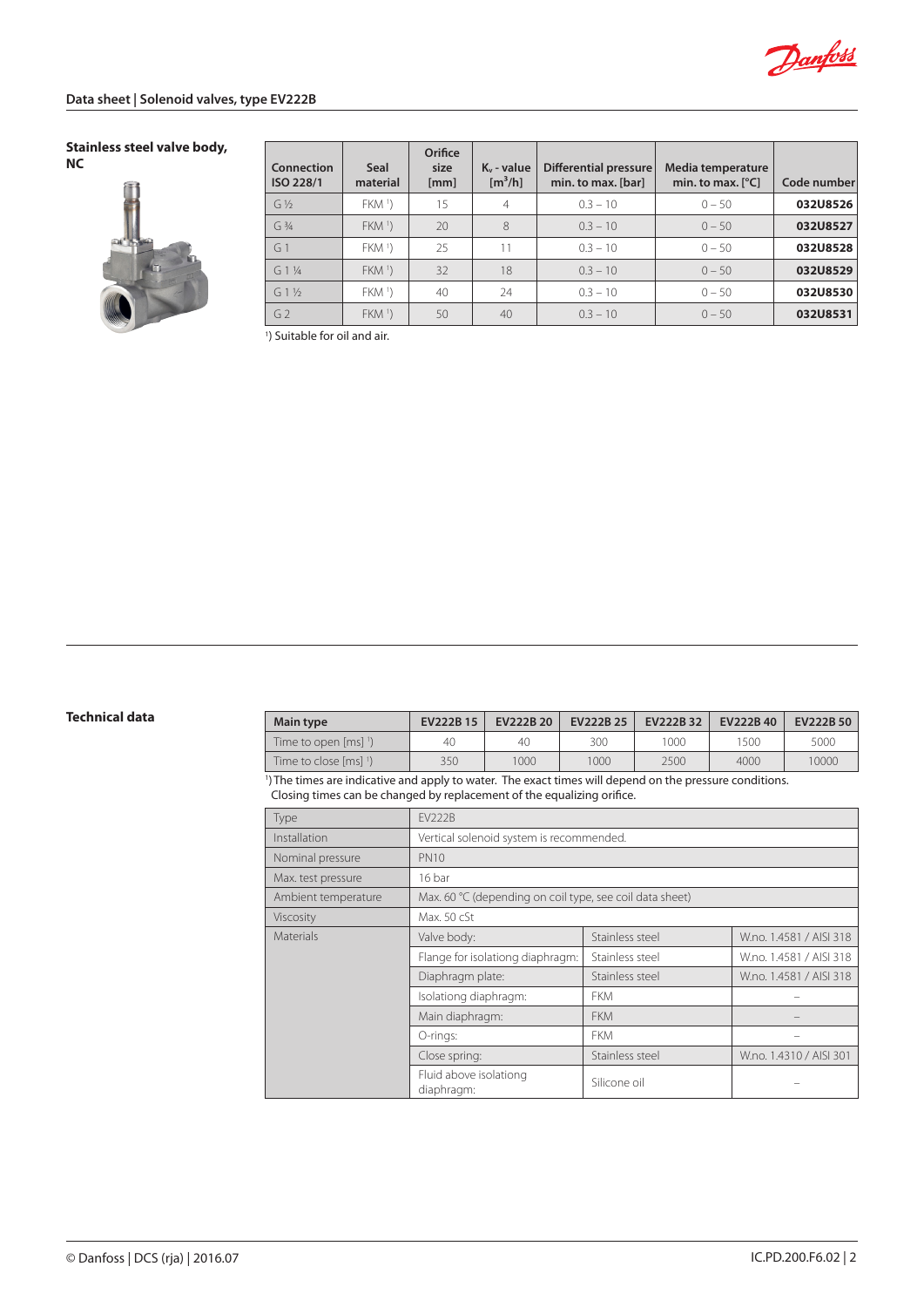

# **Data sheet | Solenoid valves, type EV222B**

# **Dimensions and weight**

|             |      | B    | $B_1$ [mm] Coil type |           | н    | $H_1$ | Weight<br>without |
|-------------|------|------|----------------------|-----------|------|-------|-------------------|
| <b>Type</b> | [mm] | [mm] | BB/BE                | <b>BG</b> | [mm] | [mm]  | coil [kg]         |
| EV222B 15   | 80   | 52   | 46                   | 68        | 104  | 15    | 0.8               |
| EV222B 20   | 90   | 58   | 46                   | 68        | 108  | 18    | 1.0               |
| FV222B 25   | 109  | 70   | 46                   | 68        | 118  | 22    | 1.4               |
| EV222B 32   | 120  | 82   | 46                   | 68        | 125  | 27    | 2.0               |
| EV222B 40   | 130  | 95   | 46                   | 68        | 134  | 32    | 3.2               |
| EV222B 50   | 162  | 113  | 46                   | 68        | 140  | 37    | 4.3               |

## **Dimensions**



# **Mounting angle**

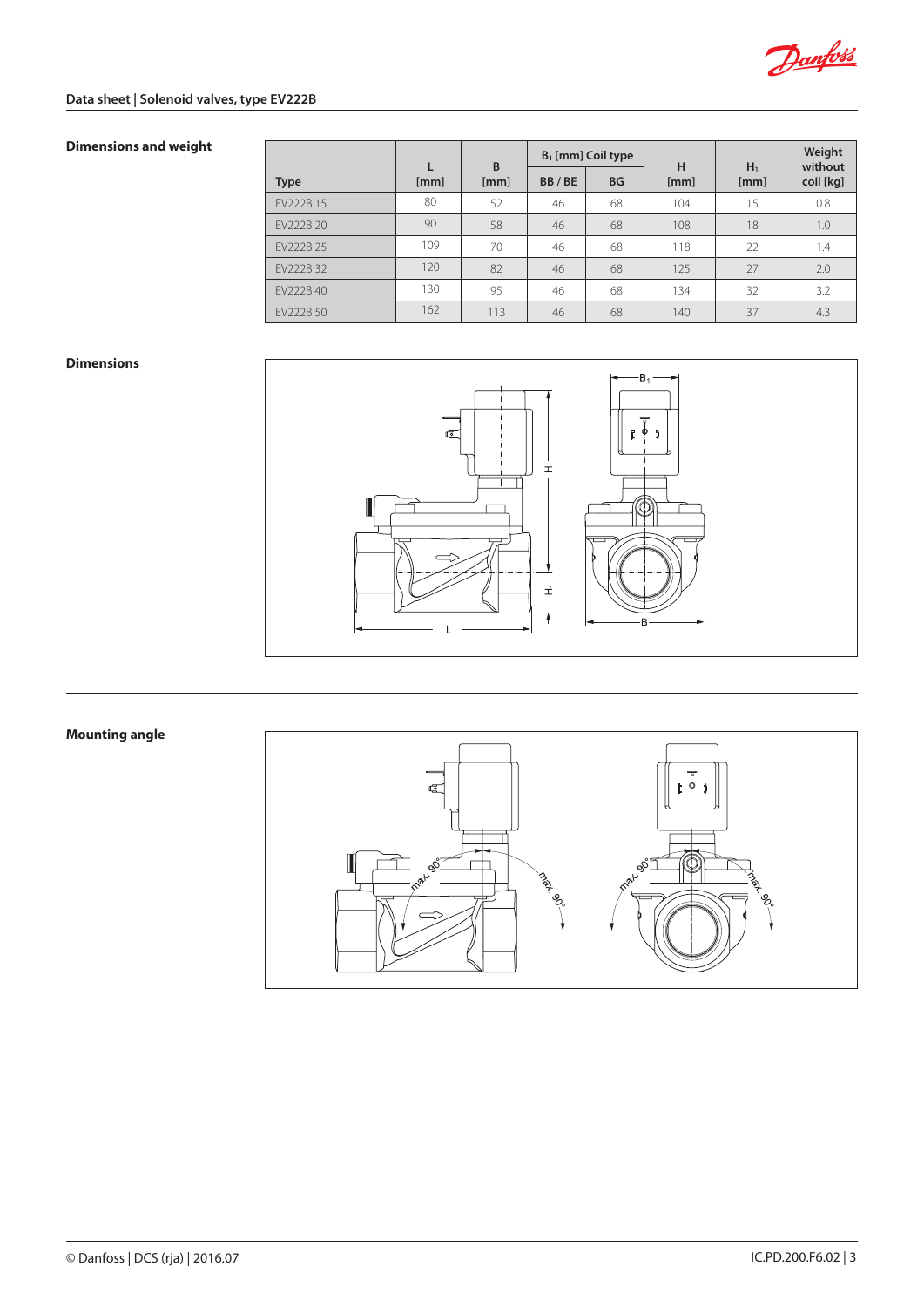

### **Below coils can be used with EV222B**

| Coil | Type        | Power consumption  | Enclosure                    | <b>Features</b>                                   |
|------|-------------|--------------------|------------------------------|---------------------------------------------------|
|      | BB, clip on | 10 W AC<br>18 W DC | IP00<br>with spade connector | IP20 with protective cap,<br>IP65 with cable plug |
|      | BE, clip on | 10 W AC<br>18 W DC | IP67                         | With terminal box                                 |
|      | BG, clip-on | 12 W AC<br>20 W DC | IP67                         | With terminal box                                 |

# **Accessories:**



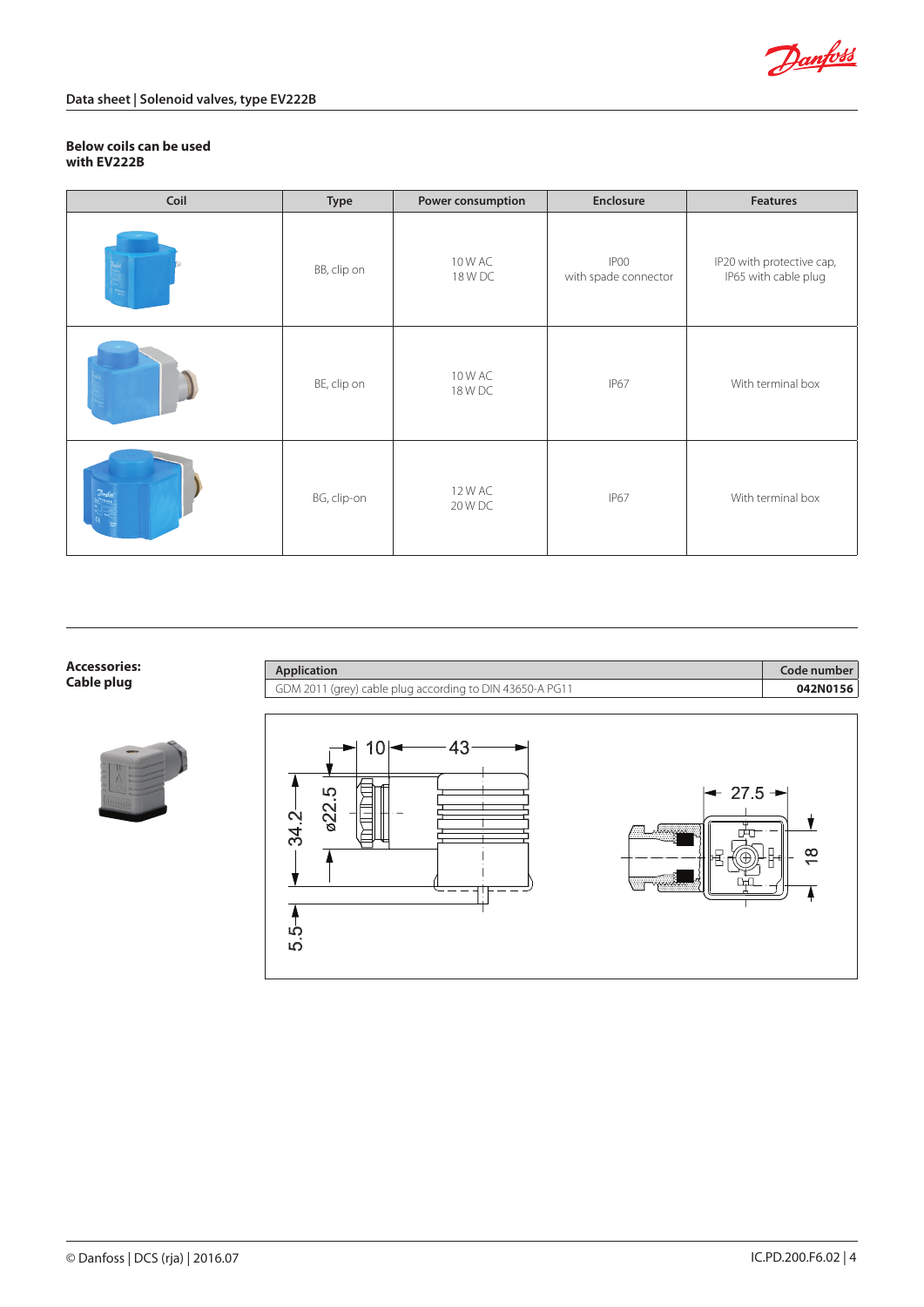

#### **Isolating diaphragm kit**

| ₫ |  |
|---|--|
|   |  |
|   |  |
|   |  |

| Seal material            | Code number |  |  |  |
|--------------------------|-------------|--|--|--|
| EPDM <sup>1</sup> )      | 042U1009    |  |  |  |
| FKM <sup>2</sup>         | 042U1010    |  |  |  |
| $1 \cup 2 \cup 3 \cup 4$ |             |  |  |  |

1 ) EPDM is recommended for water. Media temperature: -20 – 50 °C.

 $^{2}$ ) Media temperature: 0 – 50 °C.



The isolating diaphragm design ensures that no fluid enters the armature area, which gives the following advantages:

The valve is resistant to aggressive fluids, impurities in the fluid and to calcarous and scale deposits.

#### **The kit contains:**

Assembled isolating unit O-ring 4 screws Locking button Nut for the coil

**Diaphragm spare parts kit, NC**

**(for complete spare parts kit, the isolating diaphragm kit must be ordered separately)**



| <b>Type</b> | Seal material | Code number |
|-------------|---------------|-------------|
| FV222B 15   | FKM           | 032U6326    |
| FV222B 20   | <b>FKM</b>    | 032U6327    |
| FV222B 25   | FKM           | 032U6328    |
| FV222B 32   | <b>FKM</b>    | 032U6329    |
| FV222B40    | FKM           | 032U6330    |
| FV222B 50   | FKM           | 032U6331    |

## **The kit contains:**

Locking button and nut for the coil Armature with valve plate and spring (not to be used for EV222B) O-ring for the actuator 2 O-rings for the equalizing orifice Spring and diaphragm 2 O-rings for the pilot system